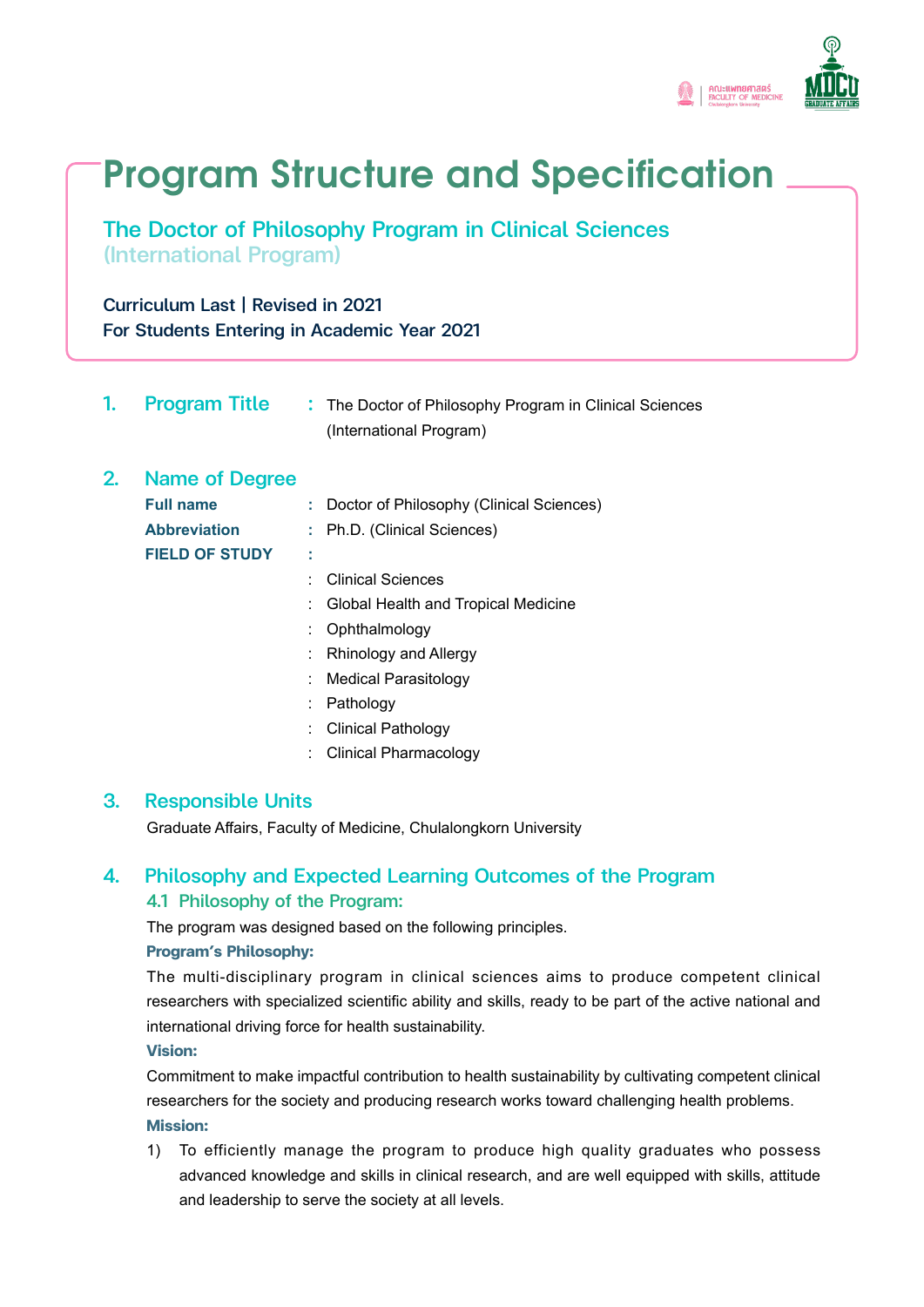

2) To ensure the productivity of innovative research work of international quality in areas of clinical sciences, that can be translated into practice and/or innovation beneficial to all mankind.

#### 4.2 Expected Learning Outcomes of the Program:

The ELOs are classified as follows:

- 1. Identify, interpret, and critique relevant clinical literature
- 2. Develop a novel clinical research question/ proposal of on-going and/or emerging global health challenges
- 3. Design clinical research framework and protocol
- 4. Identify and develop appropriate analytical and diagnostic technology/techniques/tools and methodologies to answer specific research questions
- 5. Uphold the international ethical, scientific and practical standards and regulatory requirements
- 6. Demonstrate proficiency in the skills needed to conduct clinical research, to manage study project, to collaborate constructively with a range of regional, national and international research partners, and to deploy leadership smartly
- 7. Analyze data and justify the results to make accurate conclusion of research outputs and to create new knowledge or innovative solutions
- 8. Effectively communicate scientific information to professionals and the lay public through writing and/or oral communication.

# 5. Admission Requirements

- 5.1 Students graduated with Master's degree (Scheme 1.1 and 2.1)
- 1. Applicants must hold master's degree in Health sciences or Biological Sciences.
- 2. Applicants must have a valid English Proficiency Scores, followed the requirement of Faculty of Graduate Studies, Chulalongkorn University.
- 3. Applicants whose credentials differ from above requirement could apply to the program if the permission is granted by the Program Committee in concurrence with Faculty of Graduate Studies, Chulalongkorn University.
- 4. International students can apply through Online Active Recruitment at http://grad.md.chula.ac.th/.

#### 5.2 Students graduated with Bachelor's degree (Scheme 1.2 and 2.2)

- 1. Applicants must hold bachelor's degree in Medicine, Dentistry, Veterinary Science, Health sciences or Biological Science.
- 2. Applicants must have a valid English Proficiency Scores, followed the requirement of Faculty of Graduate Studies, Chulalongkorn University.
- 3. Applicants whose credentials differ from above requirement could apply to the program if the permission is granted by the Program Committee in concurrence with Faculty of Graduate Studies, Chulalongkorn University.
- 4. International students can apply through Online Active Recruitment at http://grad.md.chula.ac.th/.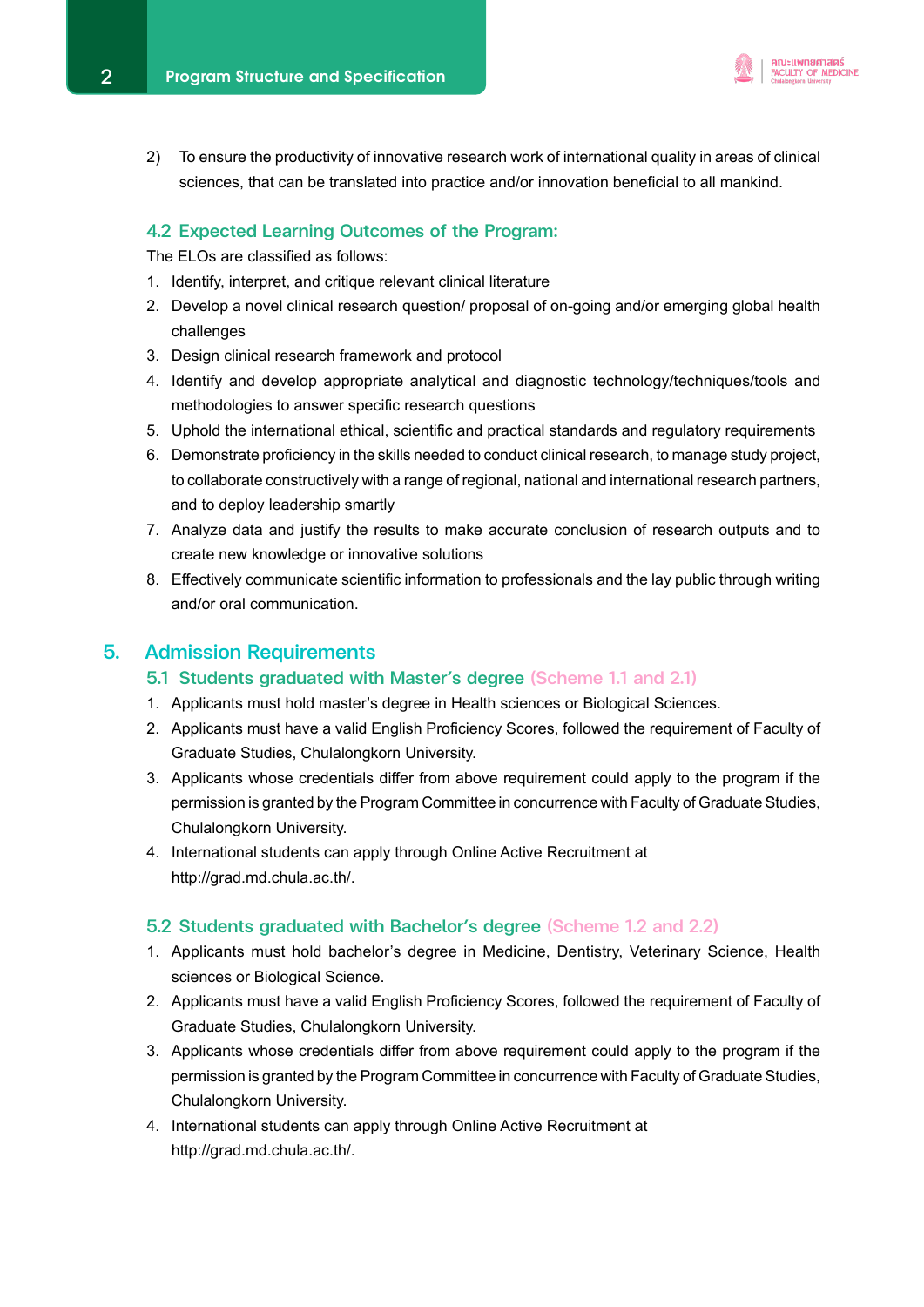

# 6. Selection Methods

 The candidates are screened by their overall undergraduate/graduate application documents including academic and research background by the program committees. All eligible applicants are then subjected to an interview (online or onsite) in English language by the program committees and potential advisors, and their overall performances are judged using rubric scale. Final decision will be made after the discussion of the Program Committee.

# 7. Academic System

### 7.1 Semester system

Semester

# 7.2 Credit Assignment

The number of credits assigned to each subject is determined as follows:

- 1. Lecture or discussion consuming 15 hours per semester is equal to 1 credit hour.
- 2. Laboratory or practice consuming 30 hours per semester is equal to 1 credit hour.
- 3. Thesis consuming 45 hours per semester is equal to 1 credit hour.

# 8. Language

English is used in teaching and the assessment processes.

# 9. Registration

- 9.1 Students must register as full-time students.
- 9.2 Students must register for no less than 9 credits and no more than 15 credits per semester, or according to program study plan.

# 10. Evaluation and Graduation Requirements

# 10.1 Evaluation

 Student evaluation is in accordance with Chulalongkorn University Graduate Studies Regulation. (See details at https://www.grad.chula.ac.th)

# 10.2 Graduation Requirements

### **1. All students in Scheme 1**

- 1.1 Students in scheme 1.1 and 1.2 register for at least 48 and 72 credits of thesis, respectively. Students must register for Course 3000706 Professional Development, Course 3000707 Seminar and Journal Club in Clinical Sciences, and Course 3000894 Doctoral Dissertation Seminar as non-credit courses, evaluation as S/U in every semester until graduation and receive S in the last semester. A cumulative GPA must be 3.00 or more.
- 1.2 must pass QE examination, present thesis and pass the thesis examination according to the rules and regulations of Faculty of Graduate Studies, Chulalongkorn University.
- 1.3 must publish two research publications which at least one publication has been accepted in the international peer-reviewed journal indexed by reputable databases such as ISI and Scopus.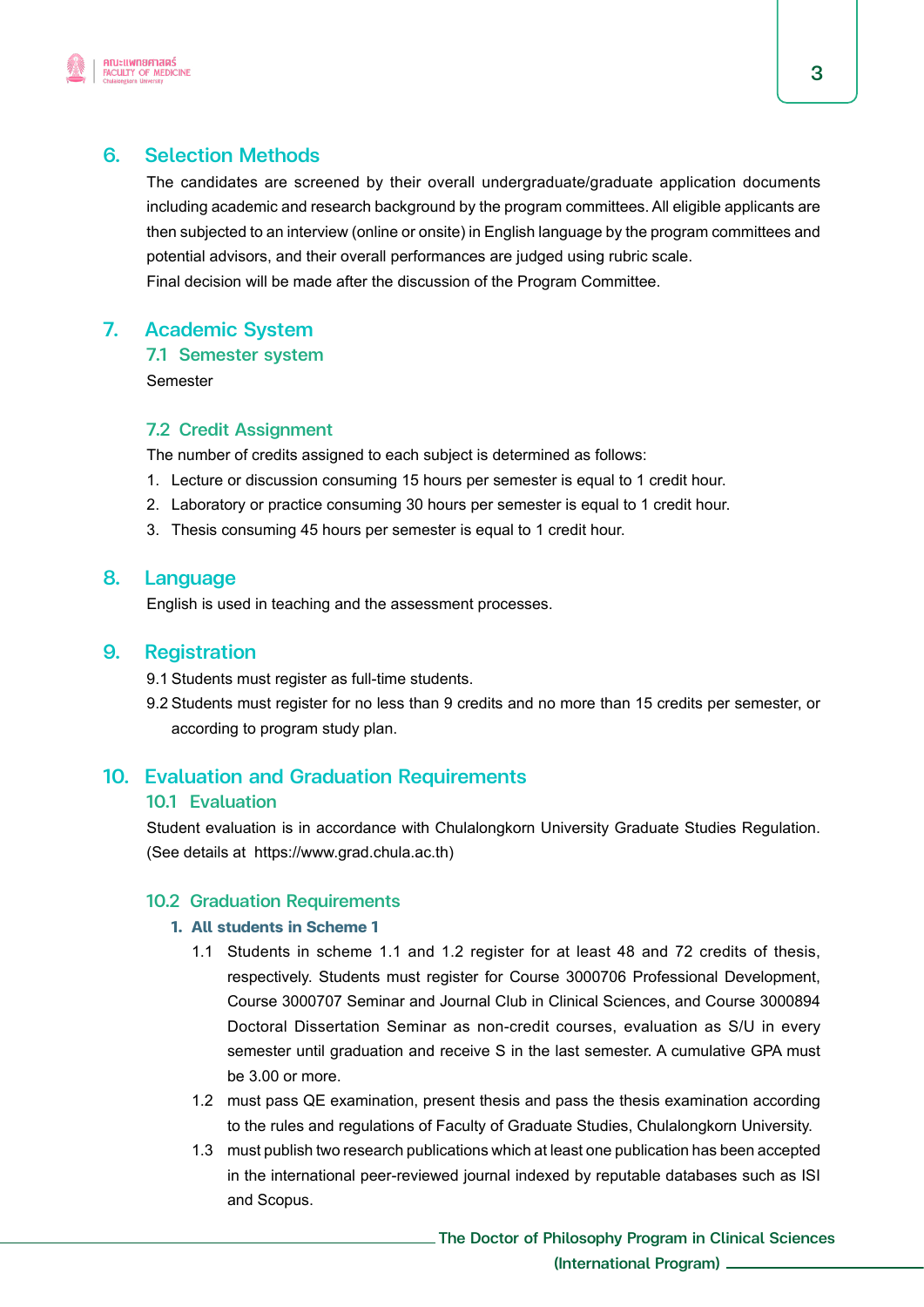#### **2. All students in Scheme 2**

 2.1 students in scheme 2.1 register for at least 12 credits of coursework and 36 credits of thesis and Scheme 2.2 register for at least 24 credits of coursework and 48 credits of thesis. Students must register for Course 3000706 Professional Development, Course 3000707 Seminar and Journal Club in Clinical Sciences and Course 3000894 Doctoral Dissertation Seminar as non-credit courses, evaluation as S/U in every semester until graduation and receive S in the last semester. Total credits acquired for scheme 2.1 and 2.2 must at least 48 and 72 credits, respectively. A cumulative GPA must be 3.00 or more.

คณะแพทยศาสตร์ **FACULTY OF MEDICINE** 

- 2.2 must pass QE examination, present thesis and pass the thesis examination according to the rules and regulations of Faculty of Graduate Studies, Chulalongkorn University.
- 2.3 must obtain at least one publication that has been accepted for publication as a journal article at the international level.

#### 11. Program Structure

#### 11.1 The number of credits required for the program

 Number of credits required for the program is at least 48 credits for scheme 1.1 and 2.1 and 72 credits for scheme 1.2 and 2.2.

| <b>Program Structures</b> | Scheme 1 (Thesis only)                                                                                                                                                                                                |                                                                                                                              |  |
|---------------------------|-----------------------------------------------------------------------------------------------------------------------------------------------------------------------------------------------------------------------|------------------------------------------------------------------------------------------------------------------------------|--|
|                           | Scheme 1.1 (master's background)                                                                                                                                                                                      | Scheme 1.2 (bachelor's background)                                                                                           |  |
| Total required credits    | 48 credits                                                                                                                                                                                                            | 72 credits                                                                                                                   |  |
| Dissertation              | 48 credits                                                                                                                                                                                                            | 72 credits                                                                                                                   |  |
|                           | Scheme 2 (Thesis + Coursework)                                                                                                                                                                                        |                                                                                                                              |  |
|                           | Scheme 2.1 (master's background)                                                                                                                                                                                      | Scheme 2.2 (bachelor's background)                                                                                           |  |
| Total required credits    | 48 credits                                                                                                                                                                                                            | 72 credits                                                                                                                   |  |
| Dissertation              | 36 credits                                                                                                                                                                                                            | 48 credits                                                                                                                   |  |
| Coursework credits        | 12 credits<br>Core course 3 credits<br>Concentration course 6 credits<br>$\bullet$<br>Elective course 3 credits                                                                                                       | 24 credits<br>Core course 9 credits<br>Concentration course 6 credits<br>$\bullet$<br>Elective course 9 credits<br>$\bullet$ |  |
|                           | Core course:<br>Research methodology in clinical sciences, 3 credits (2.1, 2.2)<br>Fundamental biostatistics in clinical sciences research, 3 credits (2.2)<br>Research project in clinical sciences, 3 credits (2.2) |                                                                                                                              |  |
|                           | Scheme 1 (Thesis only)                                                                                                                                                                                                | Scheme 2 (Thesis + Coursework)                                                                                               |  |
| Core course (S/U)         | Seminar and journal club in clinical sciences<br>۰<br>Doctoral dissertation seminar<br>۰<br>Professional development<br>۰<br>Qualifying Examination<br>۰                                                              |                                                                                                                              |  |

# 11.2 Curriculum Structure and required credits of the Ph.D. Program in Clinical **Sciences**

Students must register for Course 3000706 Professional Development, Course 3000707 Seminar and Journal Club in Clinical Sciences and Course 3000894 Doctoral Dissertation Seminar as non-credit courses, evaluation as S/U in every semester until graduation and receive S in the last semester.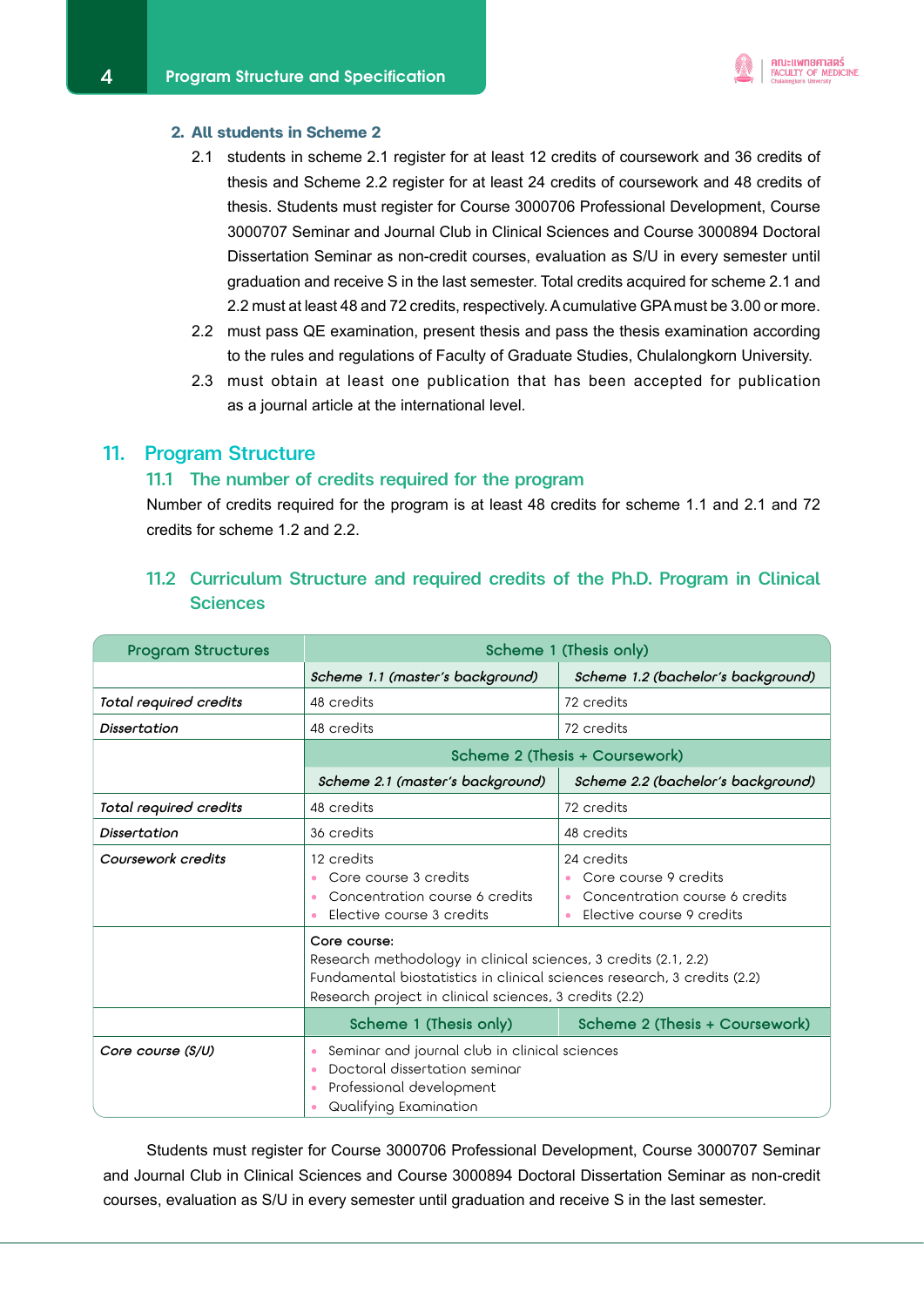

# 11.3 Course Requirements

|                              | <b>Courses</b>                                                 | credits                  |
|------------------------------|----------------------------------------------------------------|--------------------------|
|                              |                                                                | (lecture-lab-self study) |
| 1.                           | <b>Required courses</b>                                        |                          |
| <b>Scheme 2.1</b>            |                                                                | 3 credits                |
| 3000703                      | Research Methodology in Clinical Sciences                      | $3(1-6-5)$               |
| 3000706                      | <b>Professional Development</b>                                | S/U                      |
| 3000707                      | Seminar and Journal Club in Clinical Sciences                  | S/U                      |
| 3000894                      | <b>Doctoral Dissertation Seminar</b>                           | S/U                      |
| <b>Scheme 2.2</b>            |                                                                | 9 credits                |
| 3000703                      | Research Methodology in Clinical Sciences                      | $3(1-6-5)$               |
| 3000705                      | Research Projects in Clinical Sciences                         | $3(0-9-3)$               |
| 3000706                      | <b>Professional Development</b>                                | S/U                      |
| 3000707                      | Seminar and Journal Club in Clinical Sciences                  | S/U                      |
| 3000793                      | <b>Fundamental Biostatistics in Clinical Sciences Research</b> | $3(2-3-7)$               |
| 3000894                      | <b>Doctoral Dissertation Seminar</b>                           | S/U                      |
| 2. Field courses             |                                                                | <b>6 credits</b>         |
| <b>2.1 Clinical Sciences</b> |                                                                |                          |
| 3000704                      | <b>Biostatistics in Clinical Science Research</b>              | $3(1-6-5)$               |
| 3000792                      | Systemic Literature Review and Meta-Analysis                   | $3(2-3-7)$               |
|                              | 2.2 Global Health and Tropical Medicine                        |                          |
| 3000710                      | Advanced Tropical Medicine and Global Medicine 1               | $3(1-6-5)$               |
| 3000711                      | Advanced Tropical Medicine and Global Medicine 2               | $3(1-6-5)$               |
| 2.3 Ophthalmology            |                                                                |                          |
| 3000704                      | <b>Biostatistics in Clinical Science Research</b>              | $3(1-6-5)$               |
| 3003916                      | <b>General Ophthalmology</b>                                   | $3(2-3-7)$               |
|                              | 2.4 Rhinology and Allergy                                      |                          |
| 3000770                      | <b>Clinical Rhinology</b>                                      | $2(1-6-1)$               |
| 3000771                      | <b>Endoscopic Sinus and Skull Base Surgery</b>                 | $2(1-6-1)$               |
| 3000772                      | <b>Nasal Allergy</b>                                           | $2(1-6-1)$               |
|                              | <b>2.5 Medical Parasitology</b>                                |                          |
| 3008701                      | <b>Advanced Medical Parasitology I</b>                         | $3(1-6-5)$               |
| 3008831                      | Special Research Project in Parasitology                       | $3(0-9-3)$               |
| 2.6 Pathology                |                                                                |                          |
| 3009713                      | <b>Practical Cytopathology</b>                                 | $2(0-6-2)$               |
| 3009719                      | Laboratory Practice in Pathology                               | $2(0-6-2)$               |
| 3009720                      | Laboratory Practice in Immunopathology                         | $2(0-6-2)$               |
|                              | <b>2.7 Clinical Pathology</b>                                  |                          |
| 3013802                      | Diagnostic Hematology                                          | $3(1-6-5)$               |
| 3013803                      | <b>Diagnostic Clinical Chemistry</b>                           | $3(1-6-5)$               |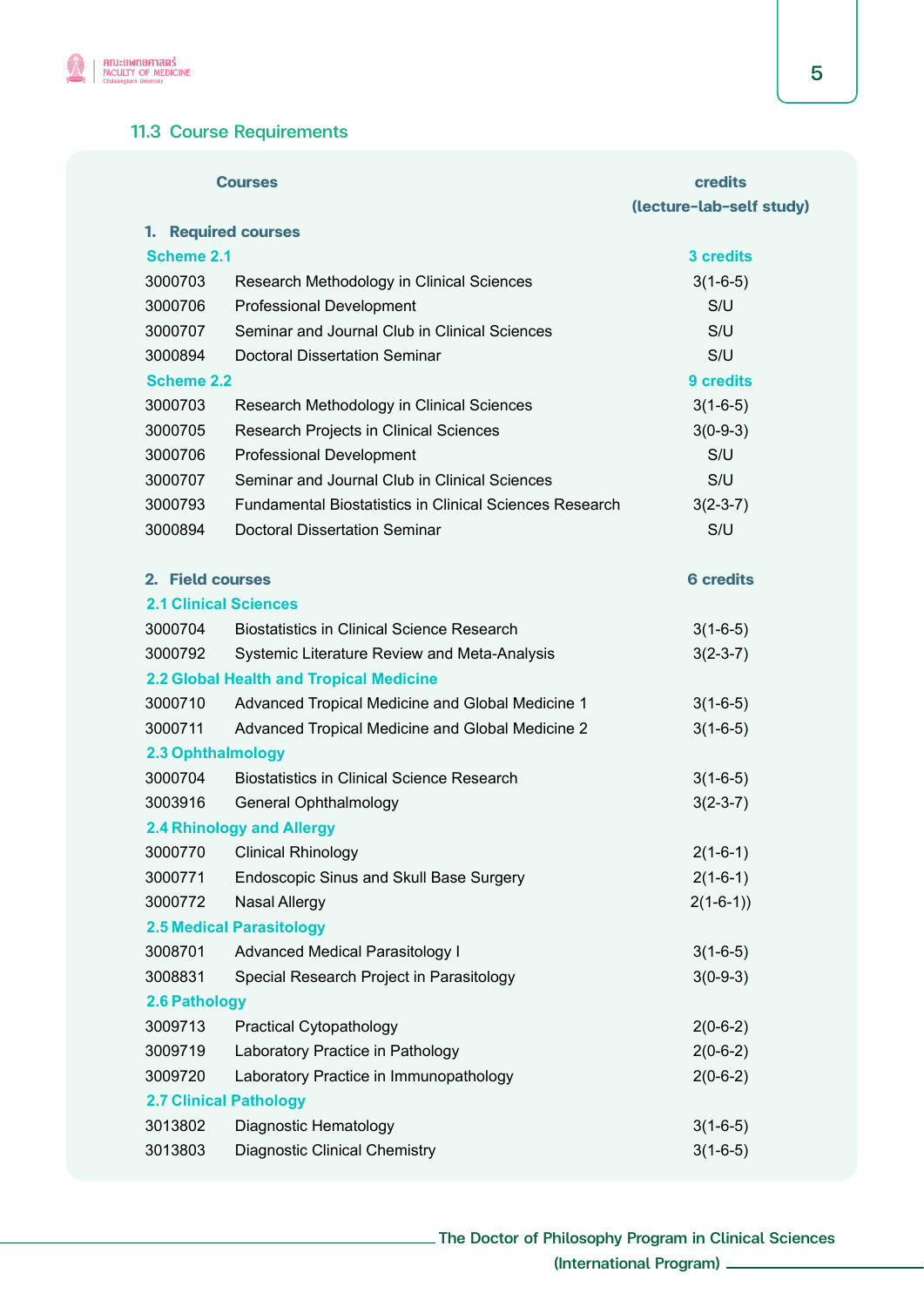

|                   | <b>Courses</b>                                                   | <b>credits</b>           |
|-------------------|------------------------------------------------------------------|--------------------------|
|                   |                                                                  | (lecture-lab-self study) |
|                   | <b>2.8 Clinical Pharmacology</b>                                 |                          |
| 3010724           | Clinical pharmacology and therapeutics I                         | $3(0-9-3)$               |
| 3010725           | Clinical pharmacology and therapeutics II                        | $3(0-9-3)$               |
|                   | <b>3. Elective courses</b>                                       |                          |
| Scheme 2.1        |                                                                  | 3 credits                |
| <b>Scheme 2.2</b> |                                                                  | 9 credits                |
| 3000704           | <b>Biostatistics in Clinical Science Research</b>                | $3(1-6-5)$               |
| 3000708           | <b>Advanced Clinical Sciences</b>                                | $3(1-6-5)$               |
| 3000709           | <b>Current Topics in Clinical Sciences</b>                       | $1(1-0-3)$               |
| 3000710           | Advanced Tropical Medicine and Global Medicine I                 | $3(1-6-5)$               |
| 3000711           | Advanced Tropical Medicine and Global Medicine II                | $3(1-6-5)$               |
| 3000712           | <b>Traveling and Touring Medicine</b>                            | $3(1-6-5)$               |
| 3000713           | Rehabilitation Medicine for Musculoskeletal Pain                 | $4(1-9-6)$               |
| 3000714           | Neuro-rehabilitation                                             | $4(1-9-6)$               |
| 3000715           | <b>Clinical Sciences Project Proposals for Grant Application</b> | $1(1-0-3)$               |
| 3000737           | Scientific Publication and Presentation                          |                          |
|                   | in the Age of Information Technology                             | $1(1-0-3)$               |
| 3000755           | Bioinformatics in Biomedical Sciences and Biotechnology          | $2(1-3-4)$               |
| 3000757           | Protein Expression and Purification                              | $2(1-3-4)$               |
| 3000758           | Stem Cell Biology                                                | $3(3-0-9)$               |
| 3000759           | <b>Applied Regenerative Medicine</b>                             | $2(2-0-6)$               |
| 3000761           | <b>Medical Molecular Diagnostics</b>                             | $2(2-0-6)$               |
| 3000763           | <b>Protein Biochemistry</b>                                      | $2(2-0-6)$               |
| 3000764           | Molecular Biology and Cellular Biotechnology                     | $2(2-0-6)$               |
| 3000767           | <b>Systems Biology</b>                                           | $2(2-0-6)$               |
| 3000769           | <b>General Rhinology</b>                                         | $2(1 - 7 - 0)$           |
| 3000770           | <b>Clinical Rhinology</b>                                        | $2(1 - 7 - 0)$           |
| 3000771           | Endoscopic sinus and skull base surgery                          | $2(1 - 7 - 0)$           |
| 3000738           | Facial plastic and reconstructive surgery I                      | $2(1 - 7 - 0)$           |
| 3000739           | Facial plastic and reconstructive surgery II                     | $2(1 - 7 - 0)$           |
| 3000773           | Surgical Retina I                                                | $3(1-6-5)$               |
| 3000774           | Surgical Retina II                                               | $3(1-6-5)$               |
| 3000775           | Medical Retina I                                                 | $3(1-6-5)$               |
| 3000776           | <b>Medical Retina II</b>                                         | $3(1-6-5)$               |
| 3000777           | Basic intraocular inflammation and uveitis                       | $3(1-6-5)$               |
| 3000778           | Basic intraocular inflammation and uveitis                       | $3(1-6-5)$               |
| 3000779           | Pediatric retina                                                 | $1(1-2-1)$               |
| 3000780           | Special topic in posterior segment                               | $1(0-2-2)$               |
| 3000781           | Imaging in Posterior segment disease                             | $1(1-0-3)$               |
|                   |                                                                  |                          |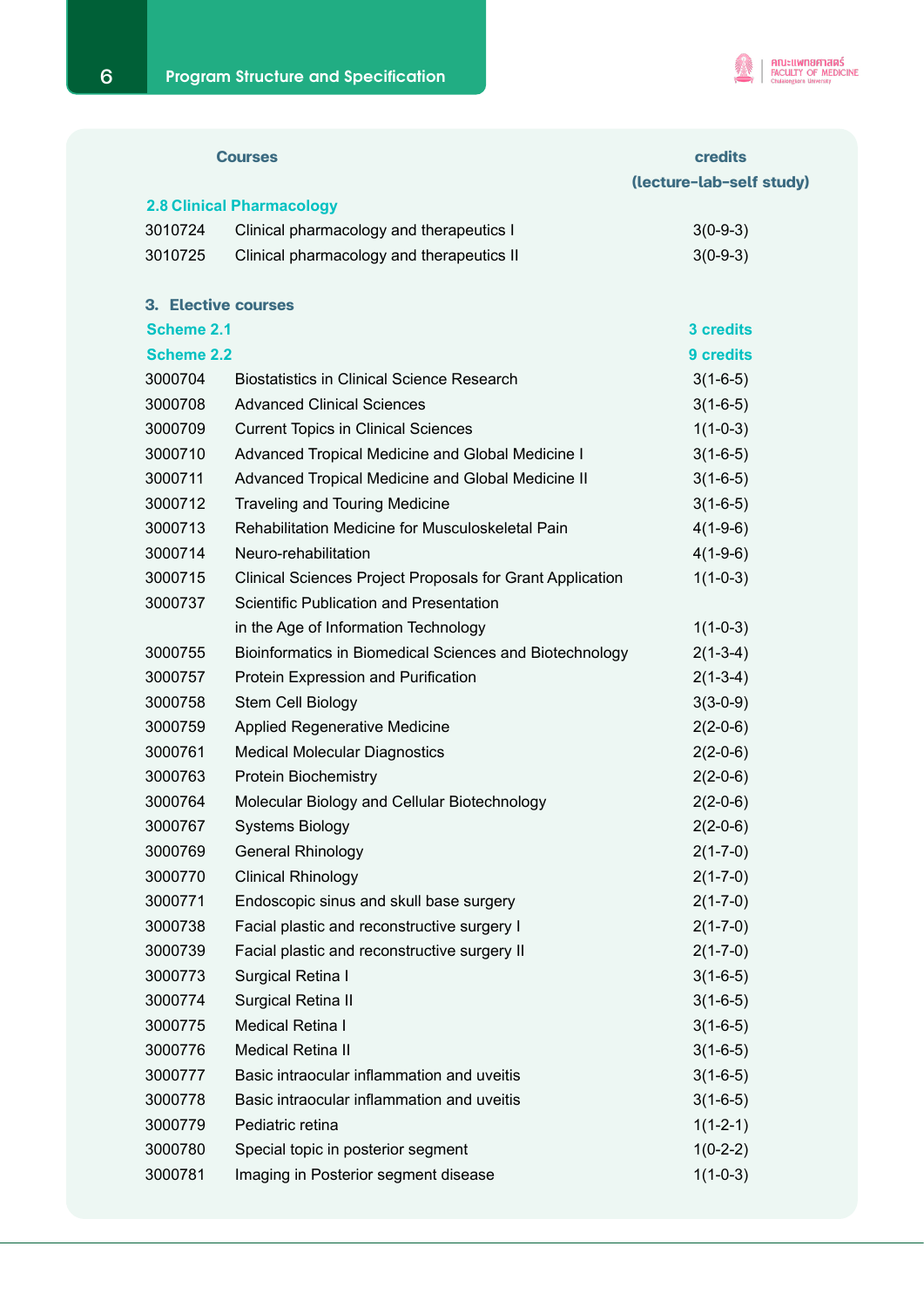

# **Courses credits Courses** credits  *Courses* credits  *Courses* credits  *Courses*  **(lecture-lab-self study)**

| 3000782 | Female Pelvic Medicine and Reconstructive Surgery I            | $3(1-6-5)$ |
|---------|----------------------------------------------------------------|------------|
| 3000783 | Female Pelvic Medicine and Reconstructive Surgery II           | $3(1-6-5)$ |
| 3000784 | Surgery in Female Pelvic Medicine and Reconstructive Surgery   | $4(1-9-6)$ |
| 3000785 | Urodynamics in Female Pelvic Medicine                          | $4(1-9-6)$ |
| 3000790 | <b>Publication Ethics and Peer Review Process</b>              | $1(1-0-3)$ |
| 3000791 | <b>Reading Clinical Research Articles</b>                      | $2(1-2-5)$ |
| 3000792 | Systemic Literature Review and Meta-Analysis                   | $3(2-3-7)$ |
| 3000793 | <b>Fundamental Biostatistics in Clinical Sciences Research</b> | $3(2-3-7)$ |
| 3001730 | Special Topics in Molecular Biology Research                   | $1(1-0-3)$ |
| 3003915 | Basic Sciences in Ophthalmology                                | $2(2-0-6)$ |
| 3001730 | Special Topics in Molecular Biology Research                   | $1(1-0-3)$ |
| 3005715 | <b>Genetic Engineering</b>                                     | $2(2-0-6)$ |
| 3008704 | Molecular Biology of Parasites                                 | $3(2-3-7)$ |
| 3008708 | Seminar in Parasitology I                                      | $1(1-0-3)$ |
| 3008801 | Seminar in Parasitology II                                     | $1(1-0-3)$ |
| 3010724 | Clinical pharmacology and therapeutics I                       | $3(0-9-3)$ |
| 3010725 | Clinical pharmacology and therapeutics II                      | $3(0-9-3)$ |
|         |                                                                |            |

Students are able to register any graduate courses in Chulalongkorn University or other universities which are approved by the program committees.

#### **4. Thesis**

| 3000826                          | Dissertation (Scheme 2.1)         | $36(0-144-0)$ |  |
|----------------------------------|-----------------------------------|---------------|--|
| 3000828                          | Dissertation (Scheme 1.1 and 2.2) | 48(0-192-0)   |  |
| 3000830                          | Dissertation (Scheme 1.2)         | 72(0-288-0)   |  |
| <b>5. Qualifying Examination</b> |                                   |               |  |

3000897 Qualifying Examination S/U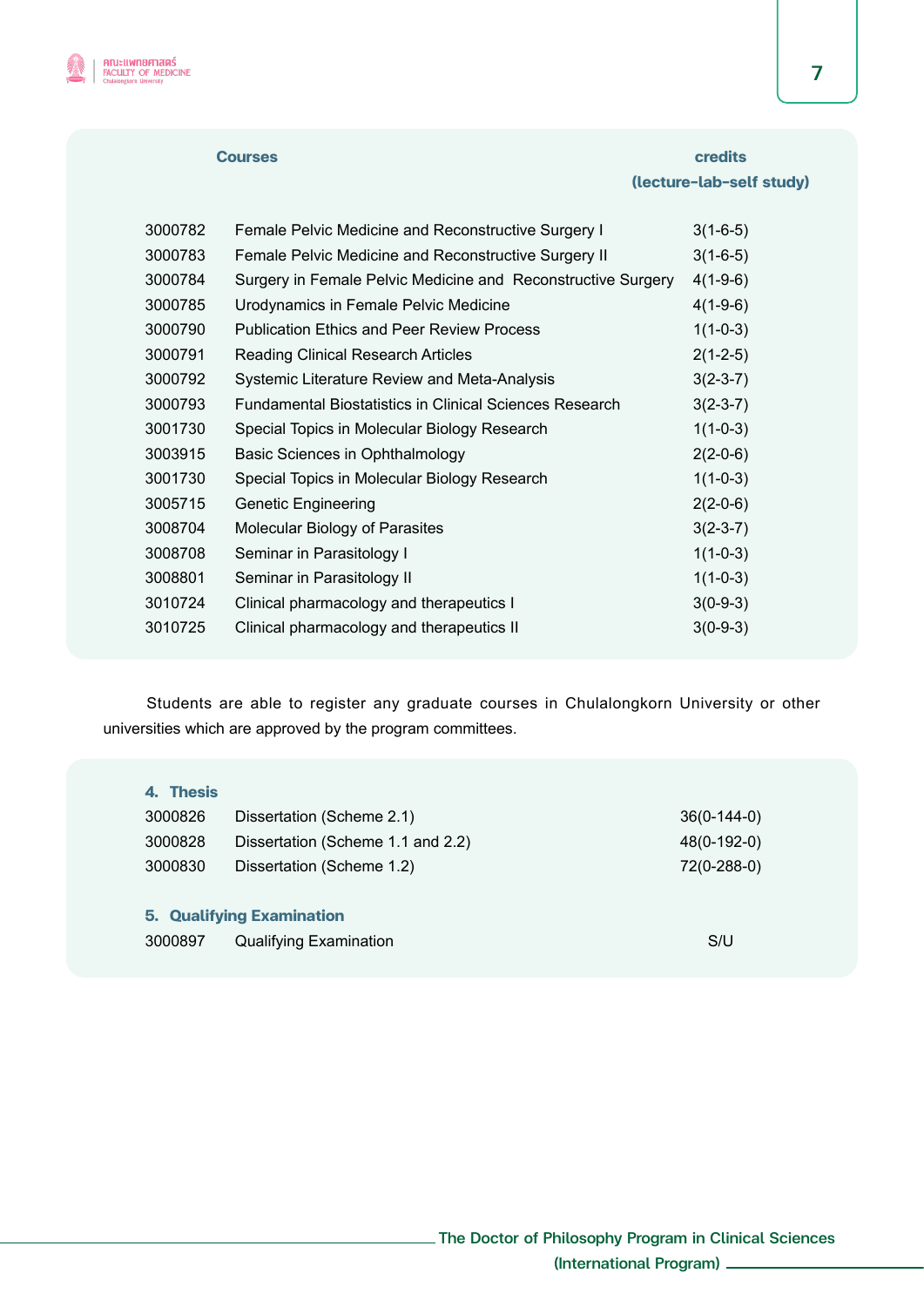

# 11.4 Program Schedule of the Ph.D. Degree in Clinical Sciences

- Scheme 1 (Theses only): 1.1 for candidates with master's degree background
	- 1.2 for candidates with bachelor's degree background

|                   | 1 <sup>st</sup> Semester                                                                                                                                                    | $2^{nd}$ Semester                                                                                                                                                                                             |
|-------------------|-----------------------------------------------------------------------------------------------------------------------------------------------------------------------------|---------------------------------------------------------------------------------------------------------------------------------------------------------------------------------------------------------------|
| Year 1            | Thesis/Dissertation<br>Seminar and journal club in clinical sciences,<br>Doctoral<br>dissertation seminar<br>Professional Development                                       | Thesis/Dissertation<br>Seminar and journal club in clinical sciences,<br>Doctoral dissertation seminar<br>Professional Development<br>Scheme 1.1: Qualifying examination                                      |
| Year <sub>2</sub> | Thesis/Dissertation<br>Seminar and journal club in clinical sciences,<br>Doctoral<br>dissertation seminar<br>Professional Development<br>Scheme 1.2: Qualifying examination | Thesis/Dissertation<br>Seminar and journal club in clinical sciences,<br>Doctoral<br>dissertation seminar<br>Professional Development                                                                         |
| Year 3            | Thesis/Dissertation<br>Seminar and journal club in clinical sciences,<br>Doctoral<br>dissertation seminar<br>Professional Development                                       | Thesis/Dissertation<br>Seminar and journal club in clinical sciences,<br>Doctoral dissertation seminar<br>Professional Development<br>Scheme 1.1:<br>Thesis defense examination,<br>Manuscript publication    |
| Year $4-5$        | Thesis/Dissertation<br>Seminar and journal club in clinical sciences,<br>Doctoral<br>dissertation seminar<br>Professional Development                                       | Thesis/Dissertation<br>Seminar and journal club in clinical sciences,<br>Doctoral<br>dissertation seminar<br>Professional Development<br>Scheme 1.2:<br>Thesis defense examination,<br>Manuscript publication |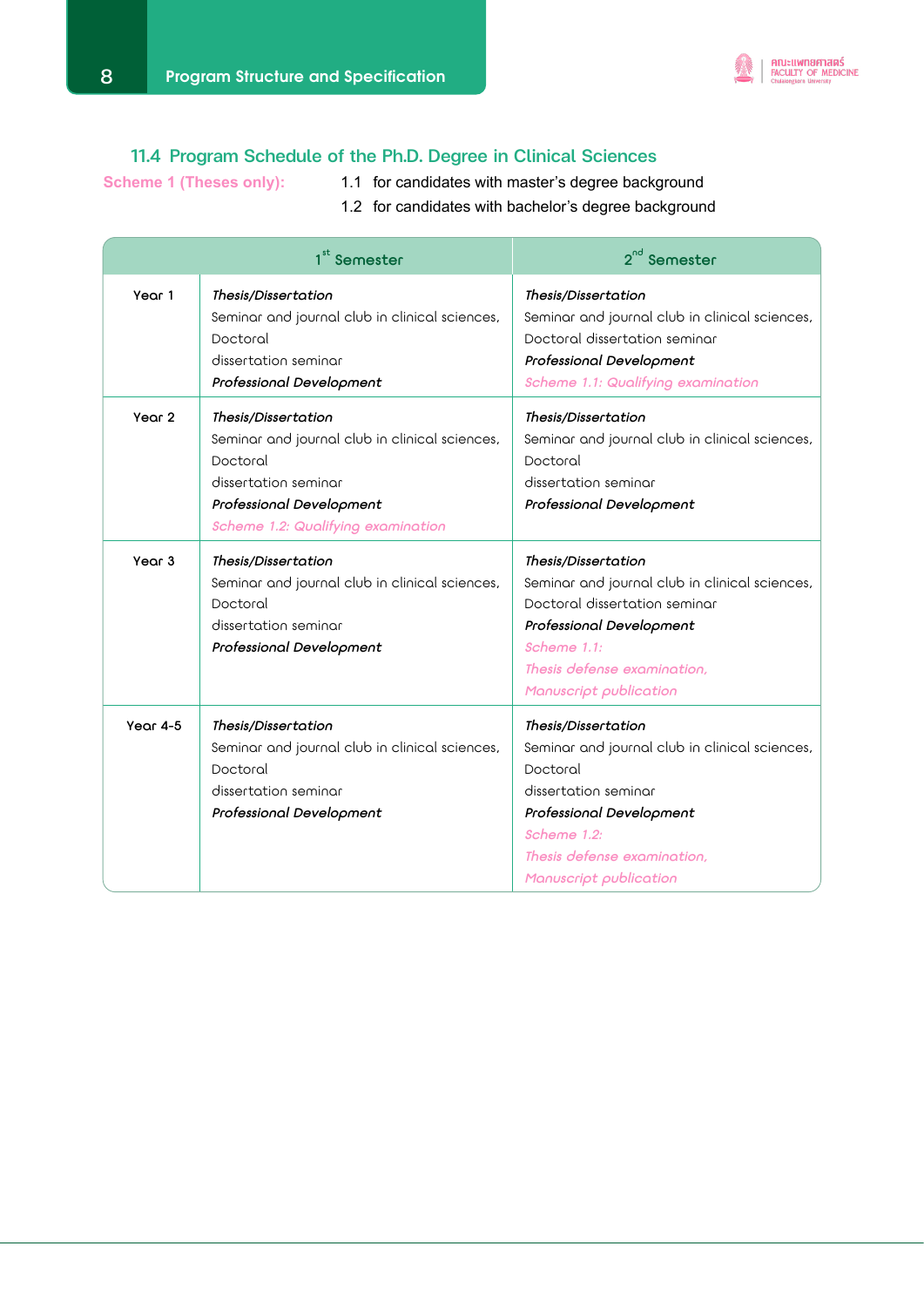

# **Scheme 2 (Theses + Coursework):** 2.1 for candidates with master's degree background

2.2 for candidates with bachelor's degree background

|            | 1 <sup>st</sup> Semester                                                                                                                                                        | 2 <sup>nd</sup> Semester                                                                                                                                                                                   |
|------------|---------------------------------------------------------------------------------------------------------------------------------------------------------------------------------|------------------------------------------------------------------------------------------------------------------------------------------------------------------------------------------------------------|
| Year 1     | Core/Elective Courses<br>Seminar and journal club in clinical sciences,<br>Doctoral dissertation seminar<br>Professional Development                                            | Core/Elective Courses<br>Seminar and journal club in clinical sciences,<br>Doctoral dissertation seminar<br>Professional Development<br>Scheme 2.1: Qualifying examination                                 |
| Year $2-3$ | Thesis/Dissertation<br>Seminar and journal club in clinical sciences,<br>Doctoral dissertation seminar<br><b>Professional Development</b><br>Scheme 2.2: Qualifying examination | Thesis/Dissertation<br>Seminar and journal club in clinical sciences,<br>Doctoral dissertation seminar<br>Professional Development                                                                         |
| Year 4     | Thesis/Dissertation<br>Seminar and journal club in clinical sciences,<br>Doctoral dissertation seminar<br>Professional Development                                              | Thesis/Dissertation<br>Seminar and journal club in clinical sciences,<br>Doctoral dissertation seminar<br>Professional Development<br>Scheme 2.1:<br>Thesis defense examination.<br>Manuscript publication |
| Year 5     | Thesis/Dissertation<br>Seminar and journal club in clinical sciences,<br>Doctoral dissertation seminar<br>Professional Development                                              | Thesis/Dissertation<br>Seminar and journal club in clinical sciences,<br>Doctoral dissertation seminar<br>Professional Development<br>Scheme 2.2:<br>Thesis defense examination,<br>Manuscript publication |

9